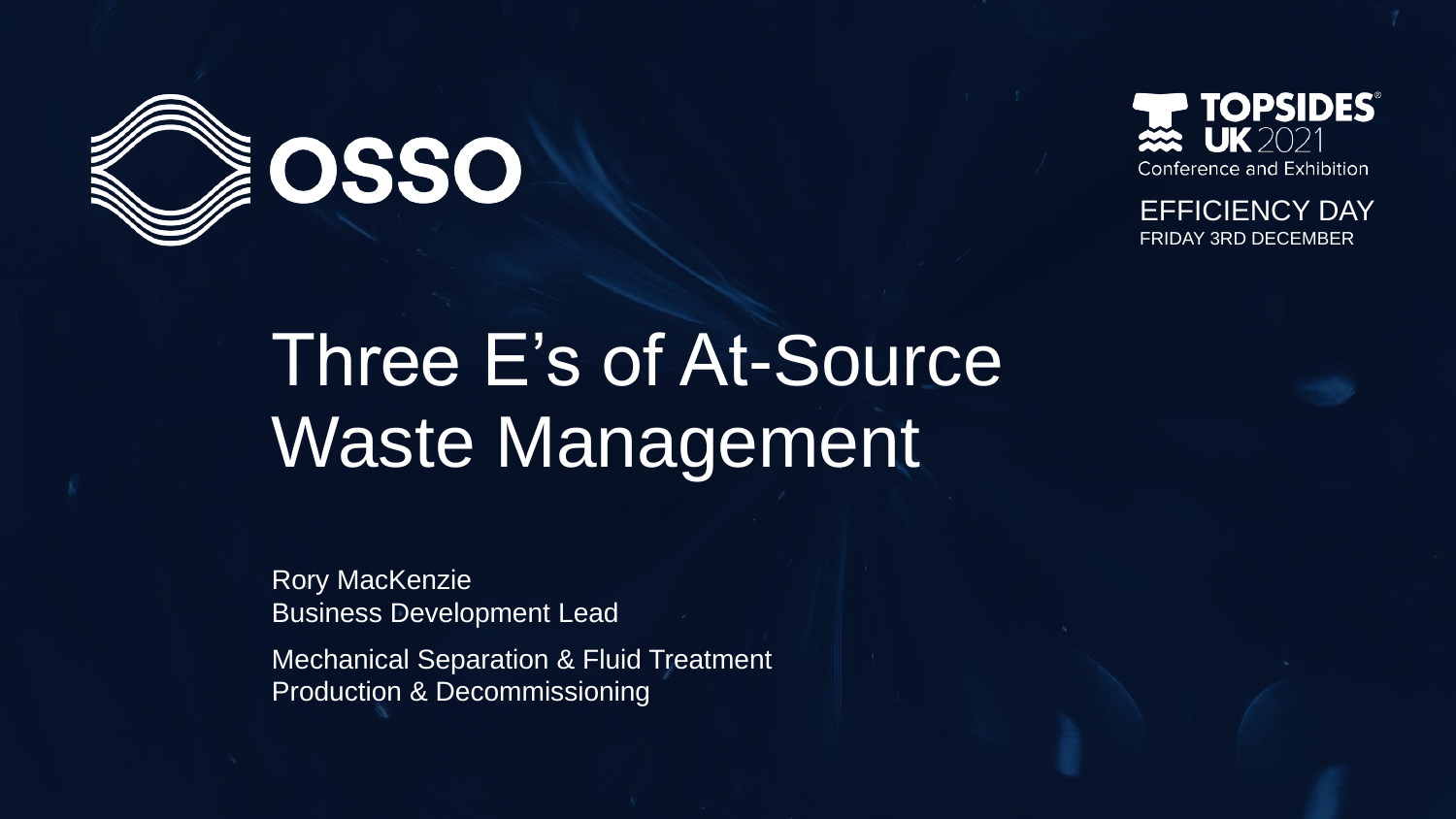

Three E's of at-source waste management Spelling It Out: The Three E's of At-Source Waste Management



# **Do operators and contractors need to go with the flow when it comes to managing wastewater offshore?**

There are signals that dealing with waste fluids at source is growing as a favoured option over the more conventional ship-to-shore practices, whether this be drilling, decommissioning or production related.

This means the principles of economy, efficiency and environmental considerations – the three Es – are going mainstream.

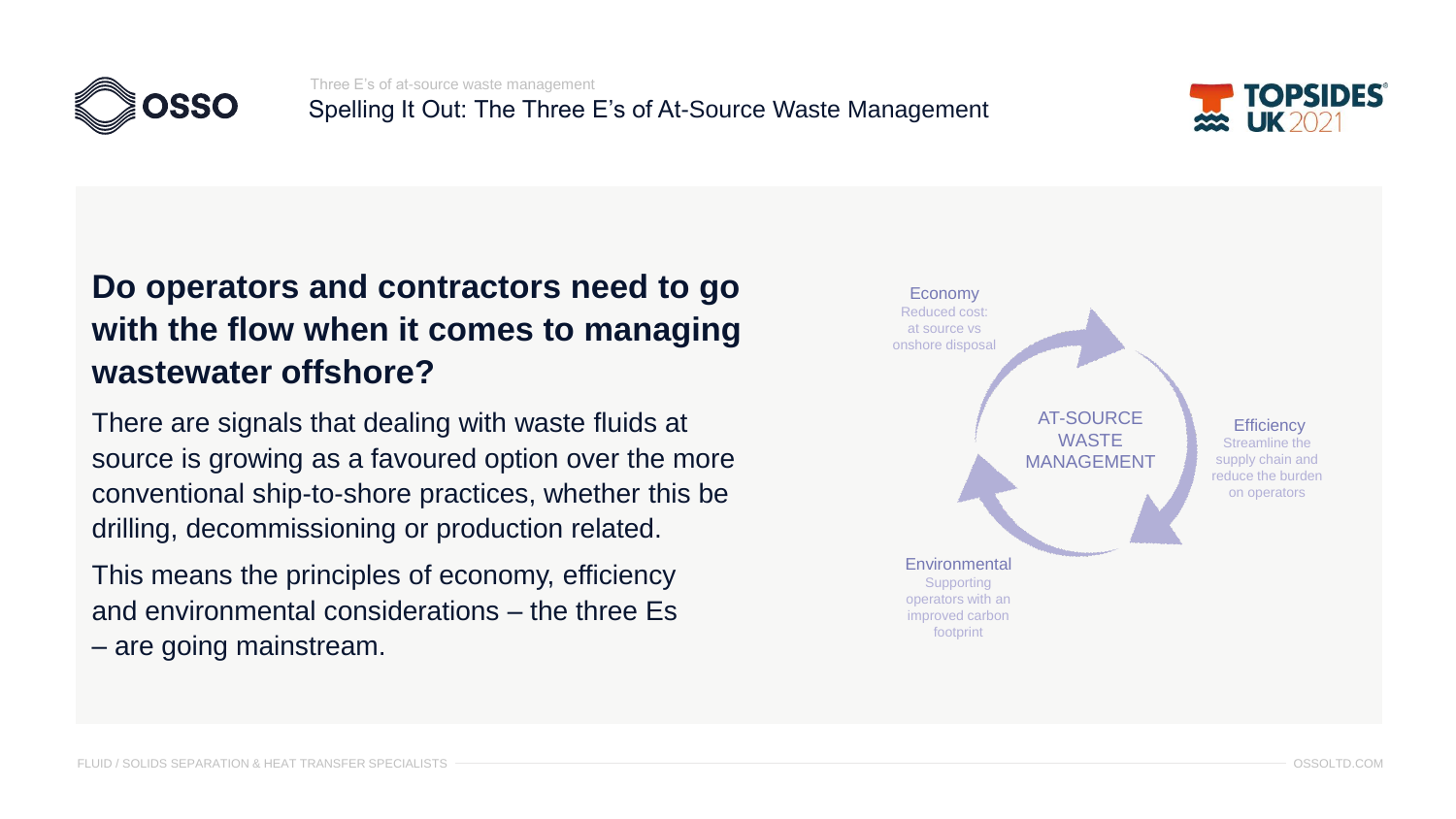

Three E's of at-source waste management 'Skip & Ship' vs At-Source Treatment



**Skip & Ship of hazardous waste material raise questions over cost and efficiency, but a further operational imperative – environmental performance – is now influencing decisions on such activities to an ever greater extent.** 

- Serving to raise the profile of technologies that confine waste management processes to the site itself.
- Strategic initiatives such as the North Sea Transition Deal between the UK Government and industry, published in March 2021, have further incentivised the deployment of solutions that deliver, in a very practical way, on the sustainability agenda.
- It means the value-adding principles for waste management now have three key reference points – the three Es: economy, efficiency and, ever more prominently, the environment.

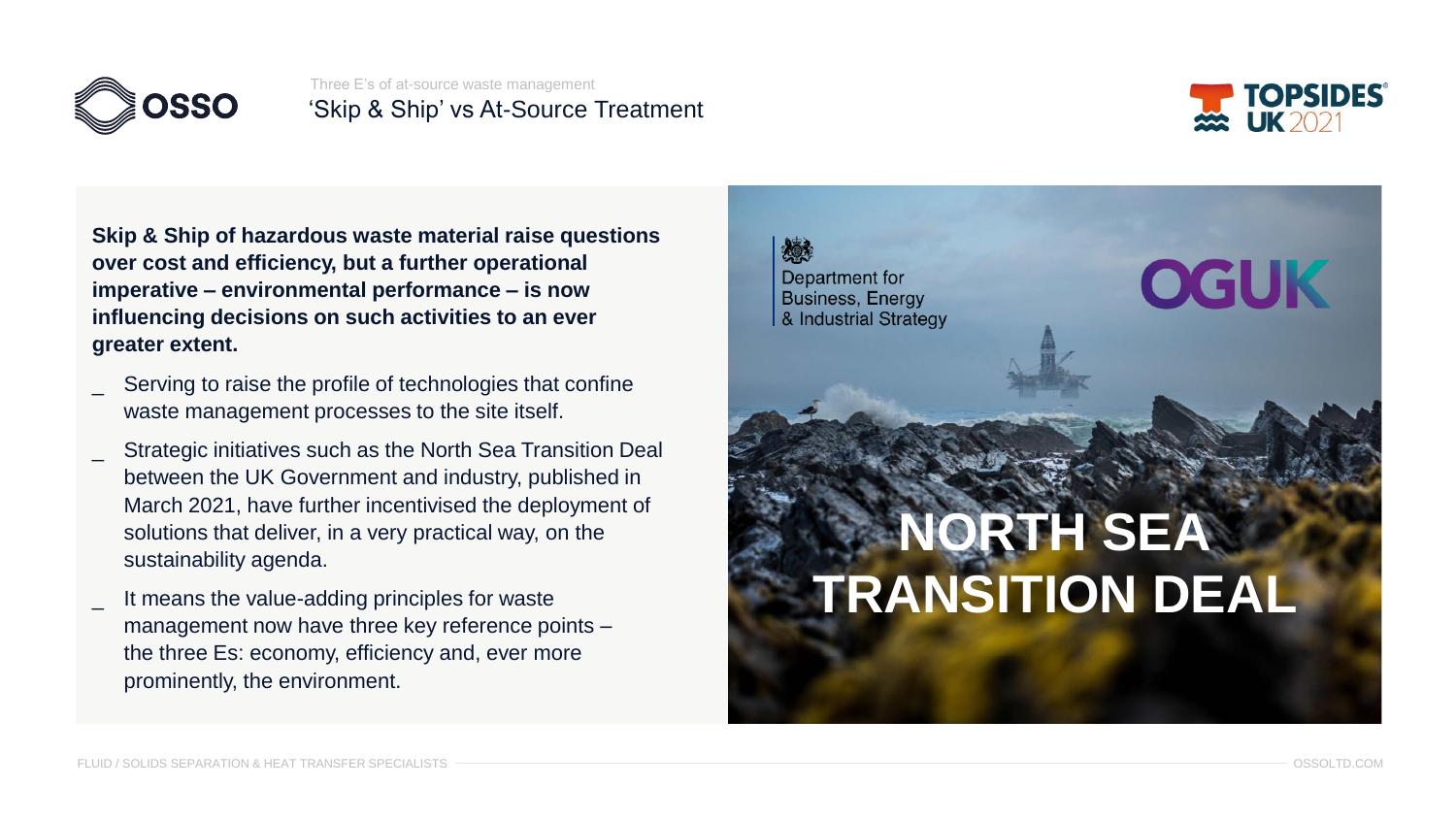

Three E's of at-source waste management Fluid Separation: A Growing Trend in Waste



# **Mechanical separation**

- **- what do we mean?**
- \_ At-source solution for separating water, oil and solids (decanter & disc stack centrifuges – 2-phase & 3-phase).
- Mechanical separation is already a common feature on many offshore assets as a means of cleaning fuels and oils for operational re-use, delivering efficiency gains for operators.
- \_ On-site fluid separation products and services are being deployed specifically to manage waste, reflecting their ability to deal with everything from oily water and slops to completion or bilge fluids.

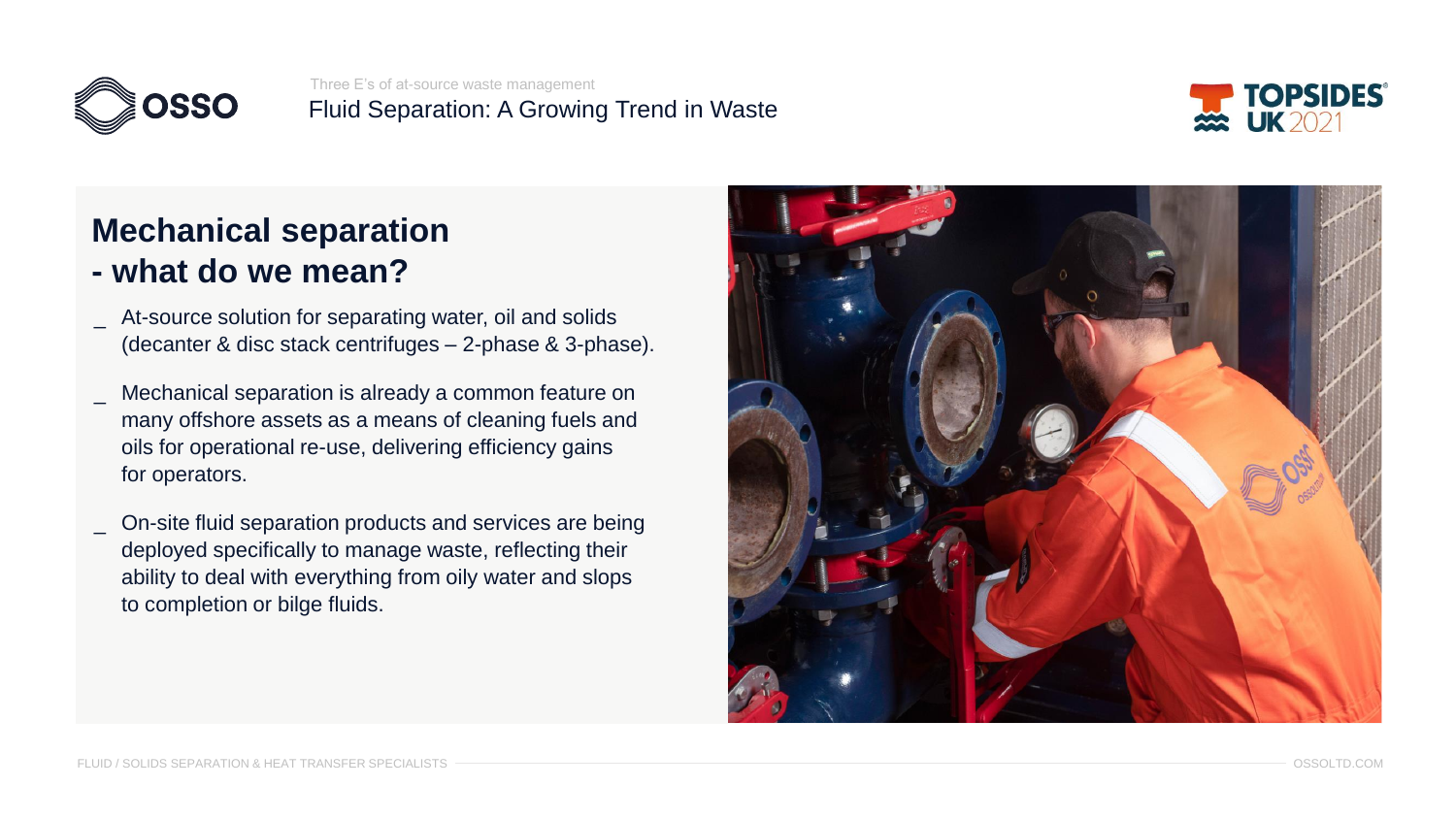

#### Three E's of at-source waste management

## Experience in Mechanical Separation - Case Study



### **Client**

#### Cleaning Contractor

#### **Location**

UK, North Sea

#### **Services**

#### Mechanical Separation, Decanter, Centrifuges



#### **The Challenge**

Providing an alternative, cleaner solution to skip and ship for on board tank cleaning prior to decommissioning with limited deck space and potentially a high volume of fluid.

#### **Our Solution**

A fully installed decanter and disk stack centrifuge system with a dedicated onsite team. Treating the waste at source and allowing the flushing process to run continuously sped up the entire process whilst reducing pressure on the deck crew, deck space, crane operations and shipping.

#### **Powerful Results**

Approximately **8,000m³** of waste fluids and solids were treated, successfully discharging around **79%** of this at source.

#### **Powerful Benefits**

- Reduced environmental risk and carbon footprint
- **79%** of waste liquid discharged at source with oil-in-waters below the legislative discharge consent of **30ppm**
- \_ Delivered **7 days** ahead of schedule
- Reduced shipping, road haulage and disposal costs
- Reduced stress on POB and site resources

"The inclusion of the OSSO equipment and their proactive, experienced personnel aligned with the positive management of our team significantly reduced cost and time required to decant to totes and ship back onshore for disposal, allowing the CoP plan and sail away dates to be met. Not withstanding the overall volume of waste treated being approximately 50% higher than the original scope, the project was delivered ahead of schedule and under budget."

#### General Manager

Approximately **8,000m³** of waste fluids and solids were treated **8,000m³ 79% 30ppm**

**79%** of waste liquid discharged at source with oil-in-waters

below the legislative discharge consent of **30ppm**

**Delivered** 7 days ahead of schedule **7 days**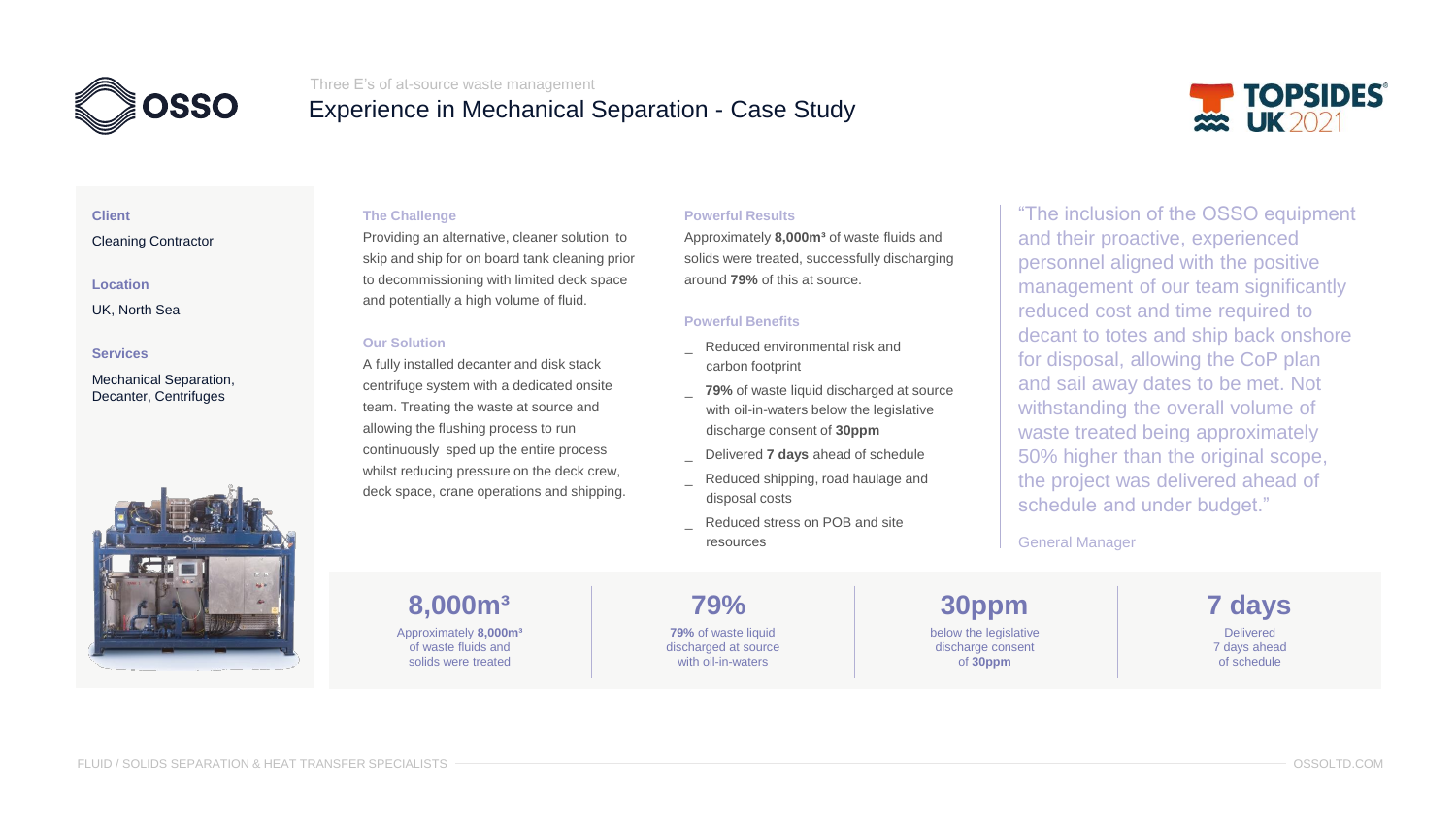



**Execution of cleaning the tanks on the FPSO project, exemplified how at-source solutions have the potential to impact the closely interlinked themes of economy**  and efficiency.

- By our calculations, transporting 8,000m<sup>3</sup> of materials ashore for disposal would not only have entailed the use of 2,285 skips with a 3.5m<sup>3</sup> volume capability but also required approximately 16 vessel sailings and 950 truck movements onshore. Mechanical separation dramatically reduces such logistical commitments, also easing deck space pressures during operation.
- It further serves to address any personnel on board capacity issues and produces a safety risk mitigation outcome: in this particular case, we estimate that at least 11,000 crane lifts would have been required for the skip option, which would have necessitated the deployment of a full deck crew.

| <b>EXAMPLE</b>                                                            |                                        | <b>BENEFITS</b>                                  |
|---------------------------------------------------------------------------|----------------------------------------|--------------------------------------------------|
| <b>Operational</b><br>requirements                                        | <b>Onshore disposal</b><br>$(-8000m3)$ | Reduce crane lifts / avg.<br>5 lifts per skip    |
| No. of skips (assuming<br>$3.5m3$ vol)                                    | 2285                                   | Reduce shipping / 150<br>skips per supply vessel |
| No. crane lifts per skip<br>(assuming 5 per skip)                         | 11,425                                 | Reduce headcount                                 |
| No. of supply vessel trips<br>required (assuming 150<br>$x$ 3.5 m3 skips) | $^{\sim}16$                            | Deck space                                       |
| No. of truck trips<br>(loadout/backload)                                  | $^{\sim}953$                           | <b>Collaborative working</b><br>partnerships     |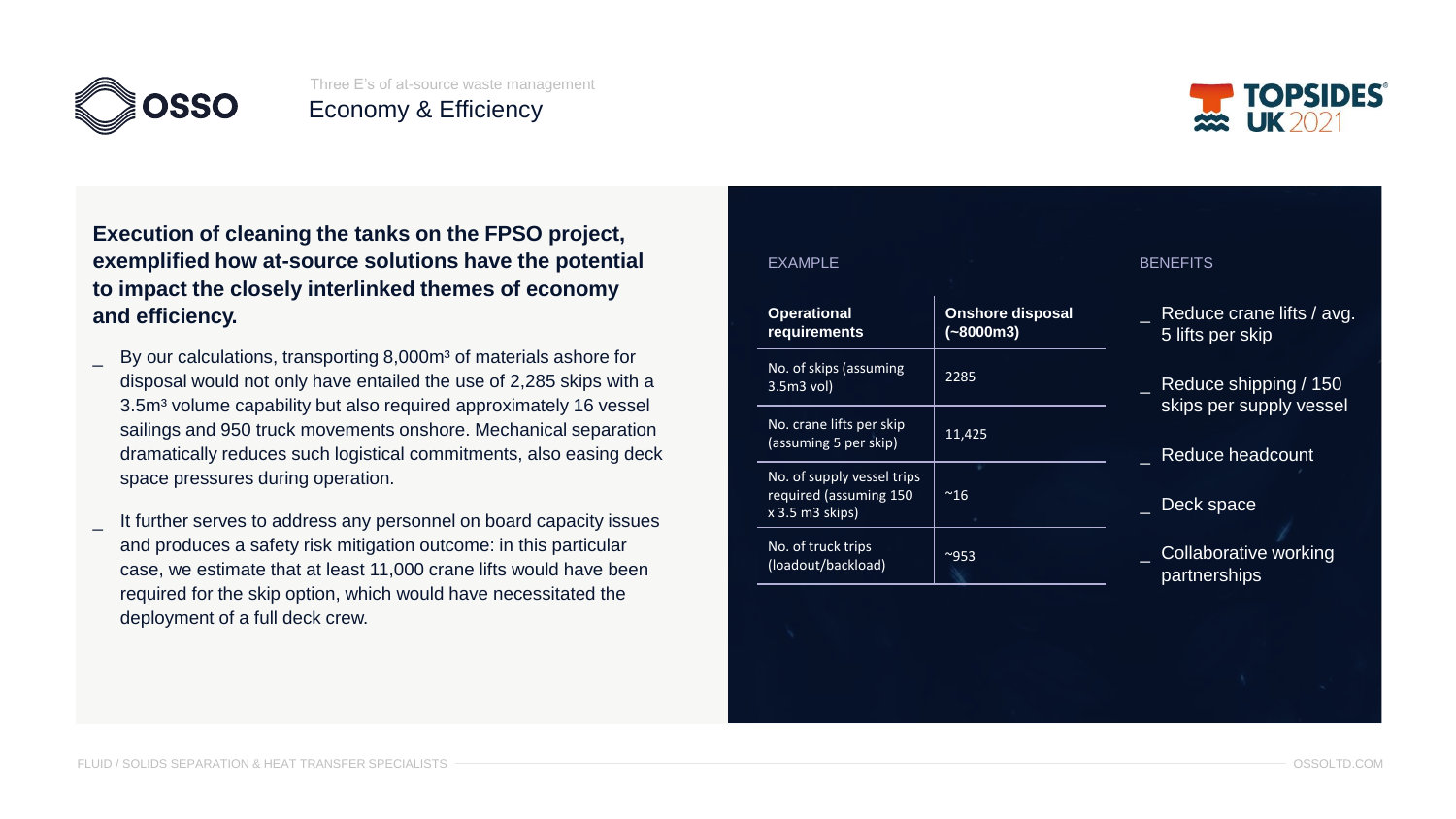

## Three E's of at-source waste management The Environmental Dividend





The North Sea Transition Deal has undoubtedly injected fresh impetus into the process of creating a lower carbon future as it committed to early emission reduction targets. Allied to a burgeoning efficiency-focused decommissioning market, it creates a backdrop against which service companies can move beyond the status of product providers and instead become partners in the pursuit of strategic goals.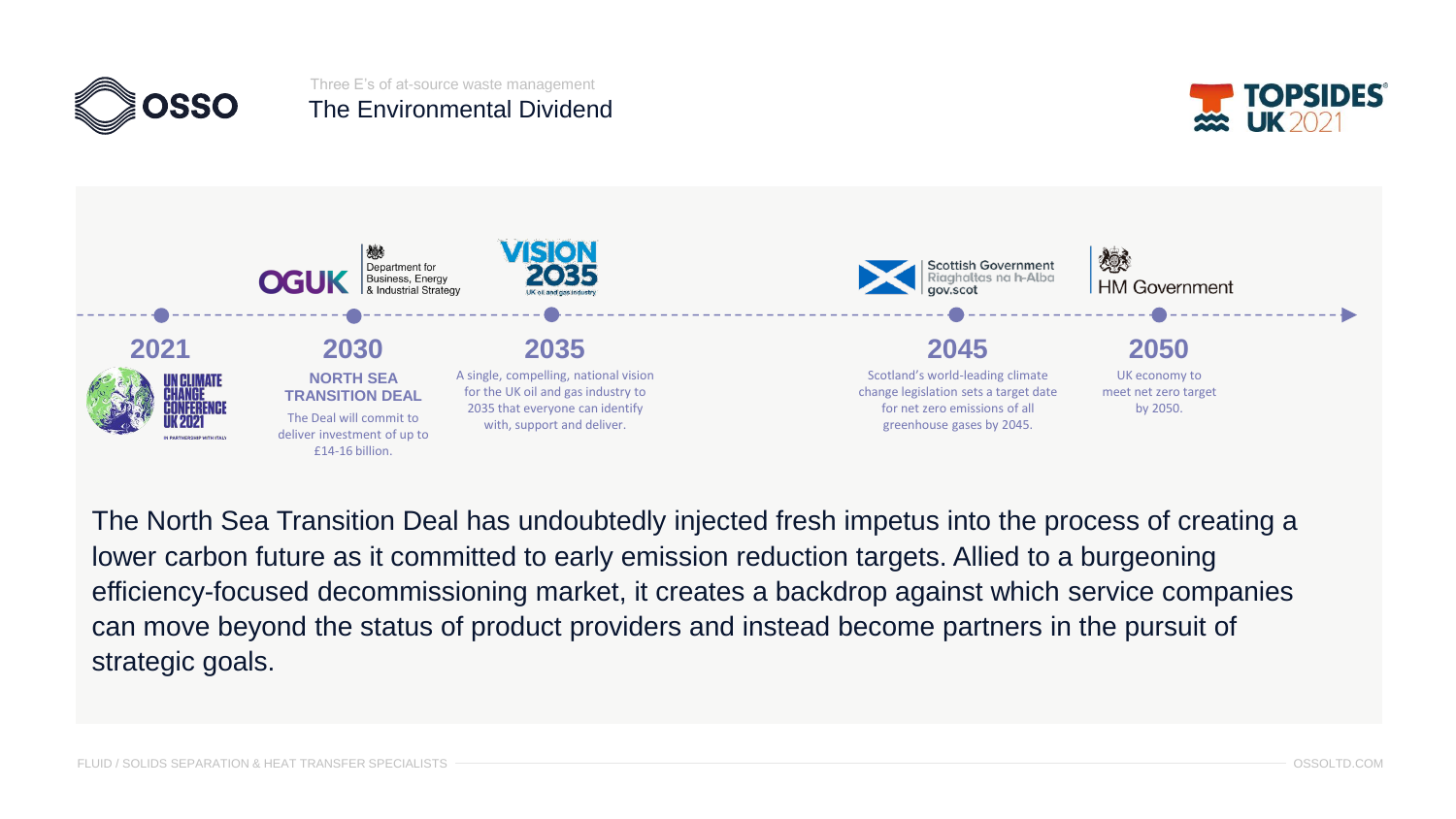

Three E's of at-source waste management The Environmental Dividend - continued



Treating fluid waste streams at source is just one of a myriad of ways we can collectively work to minimise the environmental impact of offshore activity, while still pursuing commercial objectives; the three Es neatly summarise the extent to which it can make a tangible contribution.